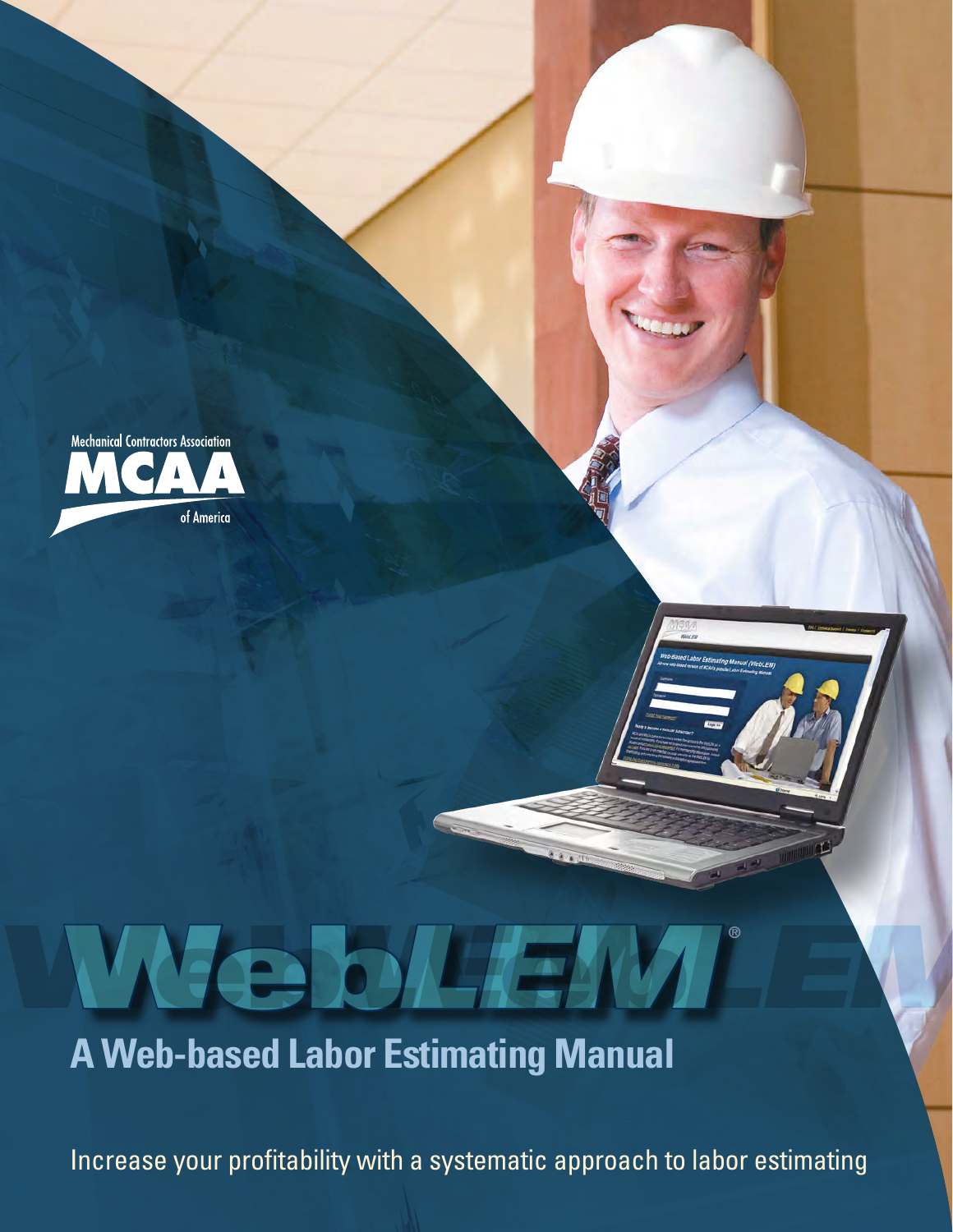# **Are estimates taking too long and cutting into your company's productivity and profitability?**

MCAA's *WebLEM* can save you time by giving your estimators immediate 24/7 access to a systematic approach to labor estimating that's proven successful for hundreds of mechanical contractors in generating hundreds of millions of dollars in annual construction.



## **What is** *WebLEM***?**

*WebLEM* is the next generation of the popular *Labor Estimating Manual* (*LEM*), considered the industry's most reliable, authoritative source for comprehensive labor units for typical project tasks. This web-based product contains the detailed labor data contractors have come to depend on. With the *WebLEM*, you can quickly search for and retrieve information. The *WebLEM* also offers you the capability to export data into Microsoft Excel or CSV format for added flexibility. Data in the *WebLEM* is reviewed and updated periodically to reflect the latest products and joining methods.

## **What Labor Units are Covered?**

The *WebLEM* is a reference document on labor hours for assembly of the following products:

- Cleanroom Procedures
- Excavation & Backfill
- Hangers, Sleeves & Inserts
- HVAC Equipment
- HVAC Hook-Ups
- Instrumentation
- Miscellaneous Labor Operations
- Piping Systems
- Plumbing Equipment
- Plumbing Fixtures
- Plumbing Hook-Ups
- Refrigeration Equipment
- Treatment Plant Equipment

Piping systems can be estimated using two different methods—the traditional Component Method and the newly added Work Activity Method. With the Component Method, contractors can choose to labor items such as branch connections, flanges, pipe, valves, and fittings. In this method, the labor for the item includes joint labor, material handling, testing, and installation. In the Work Activity Method, labor units are associated with each specific activity. Contractors can choose items such as joint labor, cut and bevel, handling and installation, and more. This method assists the contractor in easily estimating shop labor hours versus field labor hours.

The *WebLEM* also includes basic assumptions that were used to develop the labor hours, correction factors to help you adjust to your individual job situation, and a glossary of abbreviations and terms used throughout the *WebLEM*. Copies of the *Management Methods Manual* bulletins referenced in the *WebLEM* are also included, providing additional information on calculation of delay claims, cost of overtime, impact of shift work, and factors affecting productivity. A section on computerized estimating lists contact information for firms that have license agreements to include the labor units in the *WebLEM* in their estimating software.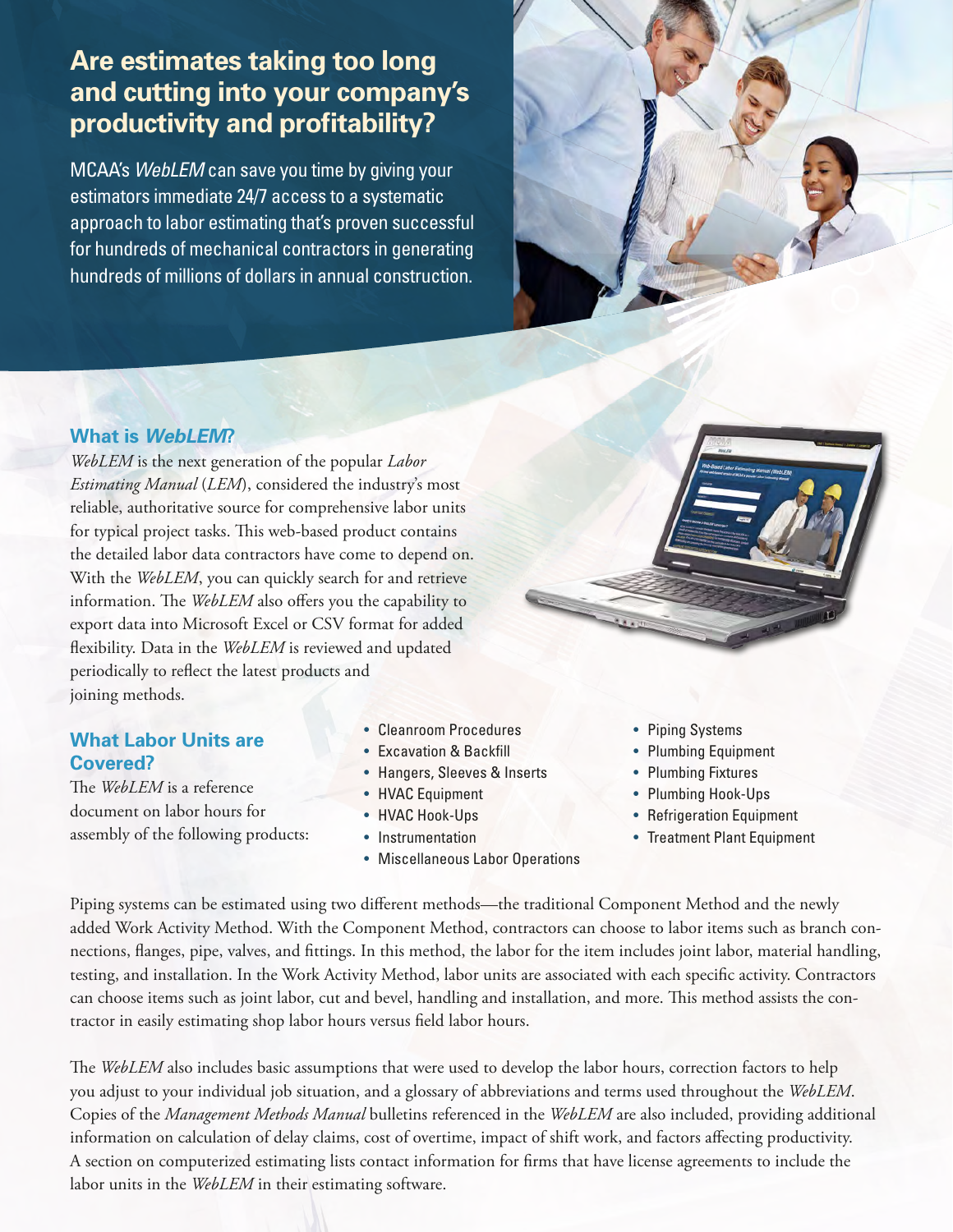# **Are the** *WebLEM* **Labor Units Available for My Estimating Software?**

Several estimating software providers are licensed to include MCAA labor units in their software packages. To find out if your vendor is included on this list, visit www.weblem.org.

# **How Can I Subscribe to the** *WebLEM***?**

If you are a member of MCAA/MSCA, you will be provided with a password and username to access the *WebLEM* free of charge, and there's no need to sign a subscription agreement. Non-members must complete and sign a subscription agreement before they can access the *WebLEM*. If you need a subscription agreement form, please visit www.weblem.org, e-mail publications@mcaa.org or call 301-990-2200. For non-members an annual maintenance fee is also required for uninterrupted access to the *WebLEM*. Invoices are sent directly to each subscriber each year.

|                                           | <b>Members</b> | <b>Non-Members</b> |
|-------------------------------------------|----------------|--------------------|
| Access Fee                                | \$650          | \$5,500            |
| Maintenance Fee<br>(billed every January) | \$250          | \$750              |

# **How Often is the** *WebLEM* **Updated?**

Data in the *WebLEM* is reviewed and updated periodically to reflect the latest products and joining methods.

# **My** *WebLEM* **Subscription Expired. Can I Reactivate It?**

In order to reactivate your subscription, you must pay any overdue maintenance fees. Please contact us at publications@mcaa.org or 301-990-2200 if you need a replacement invoice.

**Visit www.weblem.org for the latest information, including more answers to frequently asked questions.**

# **What if I Have a Question or Suggestion About the** *WebLEM***?**

MCAA is committed to producing a high-quality product that helps you excel in your business. If at any time you have questions or suggestions for future editions, we want to hear from you. Please e-mail publications@mcaa.org or call 301-990-2200 with general questions/suggestions. If your questions/suggestions involve the content and functionality of the *WebLEM*, please e-mail nnikpourfard@mcaa.org or call 301-990-2211.

## **Have You Seen the Latest Enhancements?**

Visit www.weblem.org to take advantage of the most recent enhancements to the *WebLEM:*

• A **Recent Updates** area provides quick access to the latest updates, as well as a Read More section with all revisions since the *WebLEM* was introduced.

• With **My Bookmarks,** you can easily bookmark the tables you visit most frequently for quick access. And, you can manage your bookmarks, changing them to suit the nature of your current projects.

• The **Recently Viewed** area supplies a listing of the tables you visited most recently, making it easy to get back to what you were doing.